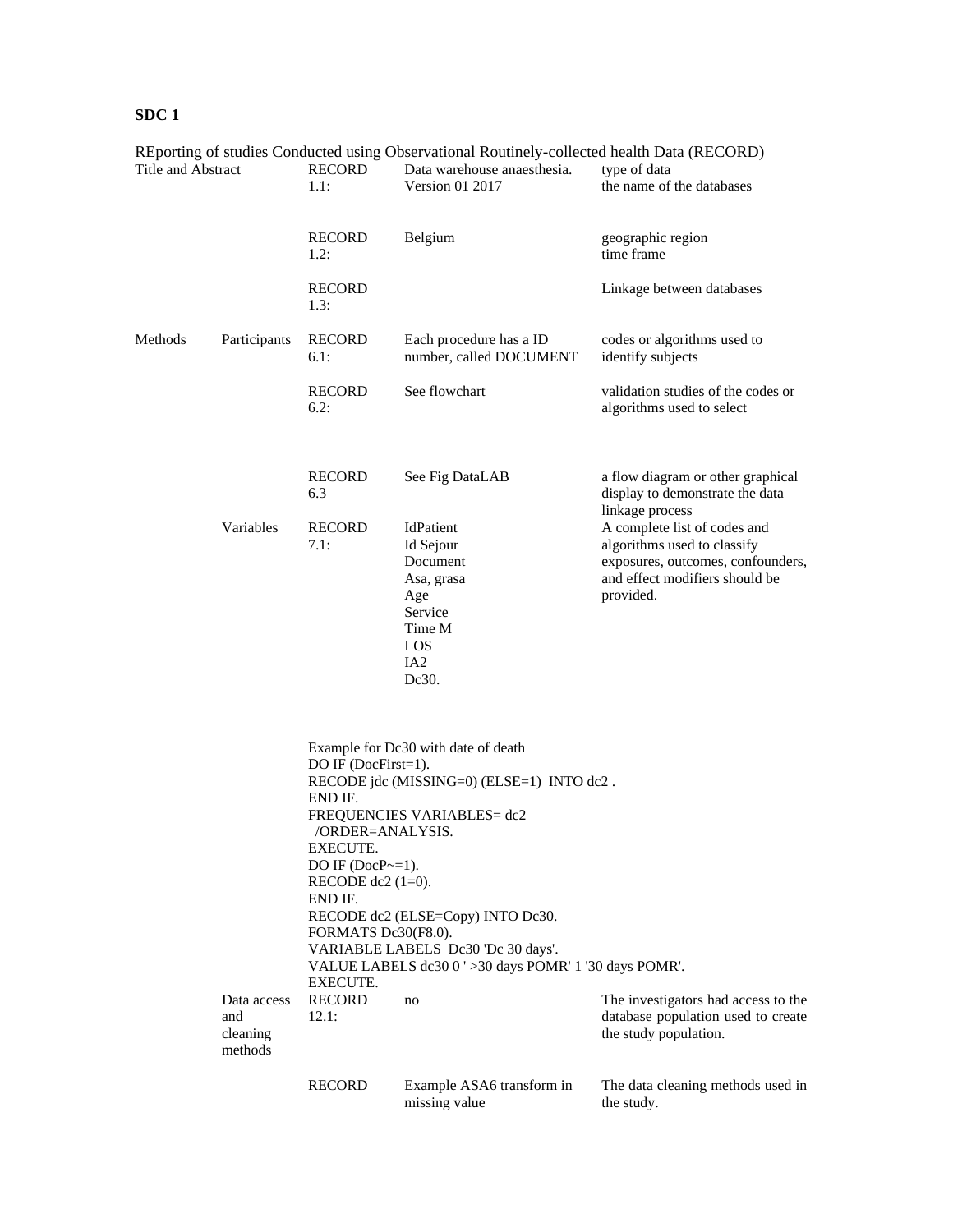|                      |                                        | 12.2: |                                                                                                                                                                                                                              |                                                                                                                                |
|----------------------|----------------------------------------|-------|------------------------------------------------------------------------------------------------------------------------------------------------------------------------------------------------------------------------------|--------------------------------------------------------------------------------------------------------------------------------|
|                      |                                        |       | RECODE as a (6=SYSMIS) (1)<br>thru $2=0$ ) (3 thru $5=1$ ) INTO<br>grasa.<br>VARIABLE LABELS grasa<br>'Cat ASA'.<br>VALUE LABELS grasa 0<br>$'ASA.PS \leq 2' 1'ASA.PS$<br>$>=3'.$<br><b>EXECUTE.</b><br>FORMATS grasa(F8.0). |                                                                                                                                |
|                      | Linkage<br><b>RECORD</b><br>12.3:      |       | The e-government strategy for<br>health data access                                                                                                                                                                          | data linkage across two or more<br>databases                                                                                   |
| Results              | Participants<br><b>RECORD</b><br>13.1: |       | All(LAST) surgical procedure                                                                                                                                                                                                 | Describe in detail the selection of<br>the persons included in the study                                                       |
| <b>Discussion</b>    | Limitations<br><b>RECORD</b><br>19.1:  |       | Only the data from the study<br>are extracted from the DWA                                                                                                                                                                   | Discuss the implications of using<br>data that were not created or<br>collected to answer the specific<br>research question(s) |
| Other<br>Information | <b>RECORD</b><br>22.1:                 |       | Not necessary                                                                                                                                                                                                                | information on how to access any<br>supplemental information                                                                   |

13 items by RECORD related to parts of articles (PLOS Medicine | DOI:10.1371/journal.pmed.1001885 October 6, 2015)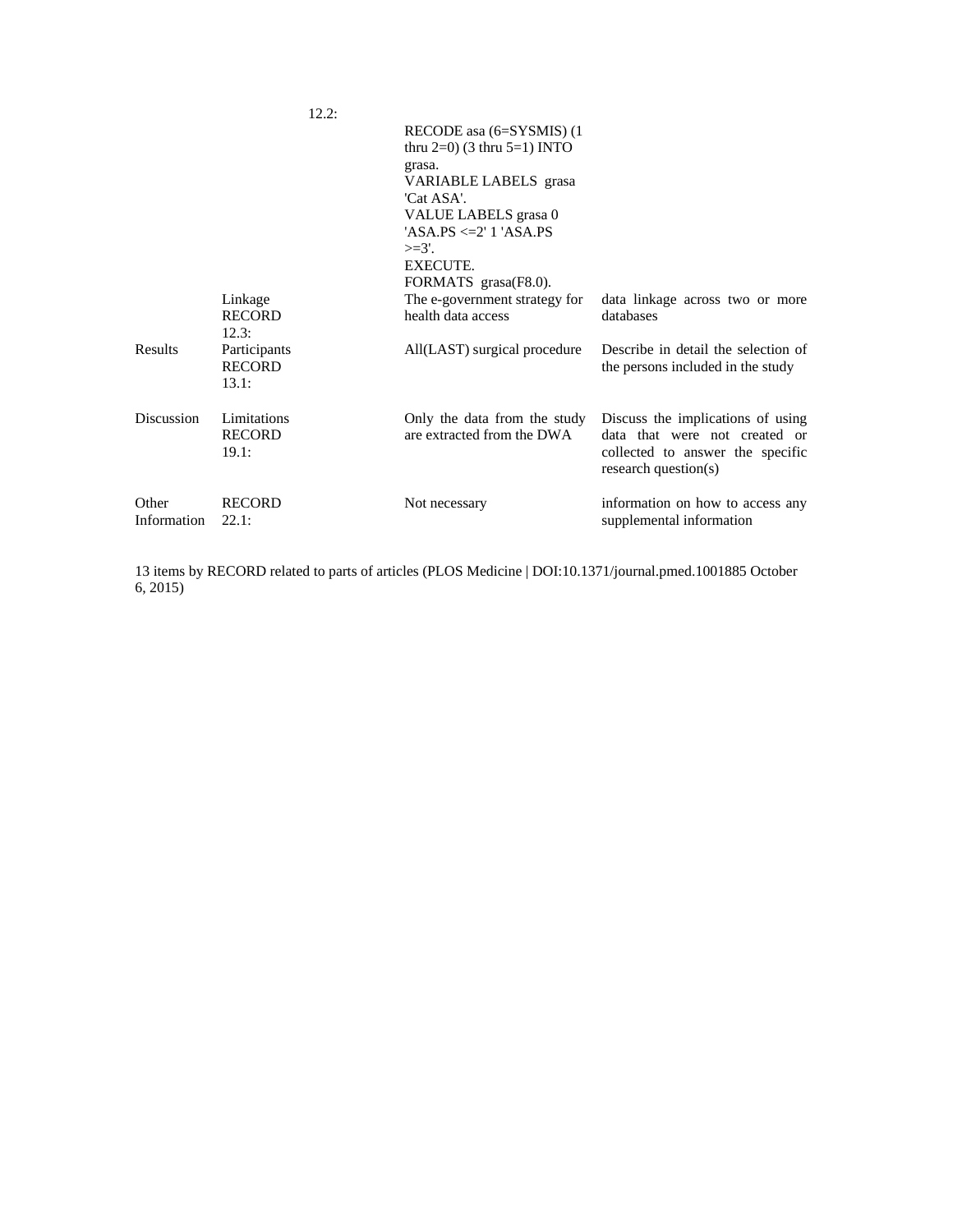## **Detailed description of data sources**

Information needed for the retrospective observational study was extracted from an anaesthesia data warehouse and assembled from three sources of information. Firstly, perioperative data collected from the anaesthesia information management systems (AIMS) developed in-house AIMS and fully integrated in Electronic health record (EHR). Secondarily, all administrative data from the hospital administration department, and thirdly, all medical data entered in the EHR system that included deaths status in and out postoperative mortality. This information is stored in a central database (SQL Server 2012TM Microsoft and Microsoft SQL Server Management Studio 12.0.2000.8, Redmond [WA] USA,) which is called, in this review, anaesthesia Data warehouse (DWA).

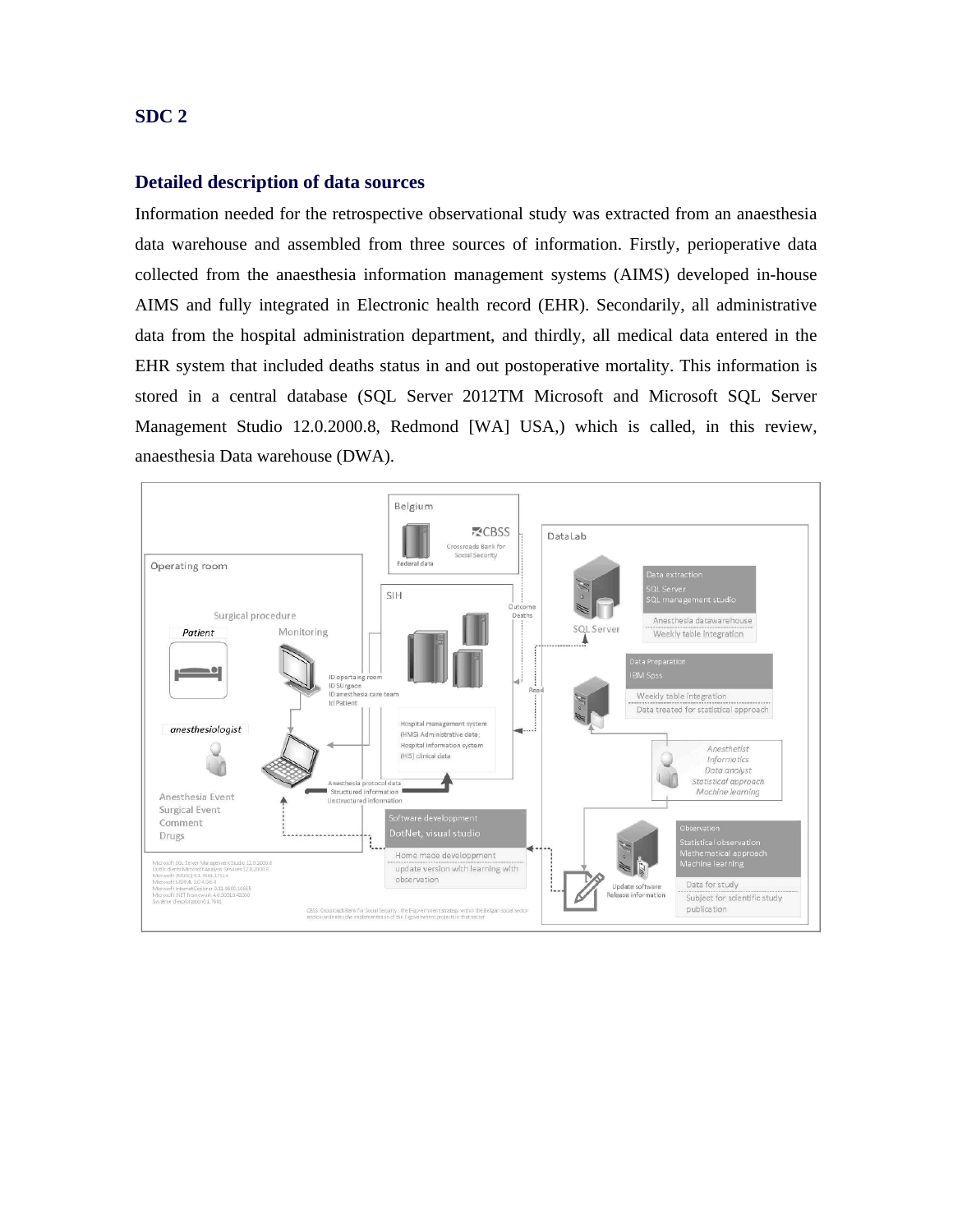#### **AIMS**

As soon as the anaesthesia procedure started, demographic data (identification number, name, birthday, sex) were introduced automatically. Preoperative clinical variables included weight, height, American Society of Anesthesiologists physical status (ASA-PS) and emergency for risk- adjustment. These data must be manually entered by the anesthesiologist before registration data with AIMS can be started. Intraoperative data, values and settings from the monitoring (IntelliVue Mx800/X2/PIICiX/IPC, Philips Healthcare, Andover) and types of anaesthesia machines (Perseus A500TM, Dräger, Lübeck, Germany) are automatically transmitted and stored in real time using the hospital informatics system. Information about perioperative events and medications is introduced by the anesthesiologist and is recorded using AIMS software. The anesthesiologist selects this information from a con- textual drop-down list (structured data) or introduces a free text (unstructured data)

#### **Data from EHR and administrative department**

Data from other hospital departments such as administrative data and all other medical information are available through tables that link an anaesthesia document number and a number of hospital stay. Urgent admissions in operating room (OR) (Direct admission from the emergency room to the operating room) and intensive care unit discharge after surgery are also recorded in DWA. The administrative patient Data Collection has records of all procedures, including the International Classification of Diseases, 10th Revision (ICD10) (be- fore 2015 ICD9) and codes related to the admission and Major Diagnostic Category (MDC). Length of stay is introduced after the hospital discharge. Gradually, as the administrative encoding is performed the database is updated.

#### **Perioperative mortality rate (POMR)**

POMR is defined by in-hospital mortality and out-hospital mortality. In-hospital mortality is recorded in our DWA when death was declared. We had access giving us the opportunity to examine post-discharge mortality rates by a link included in our DWA with the national dataset (Crossroads Bank for Social Security, CBSS, https://www.ksz-bcss.fgov.be/en ) where deaths are recorded. In this way, we recorded intra-hospital death and non-hospital 30 days in our database.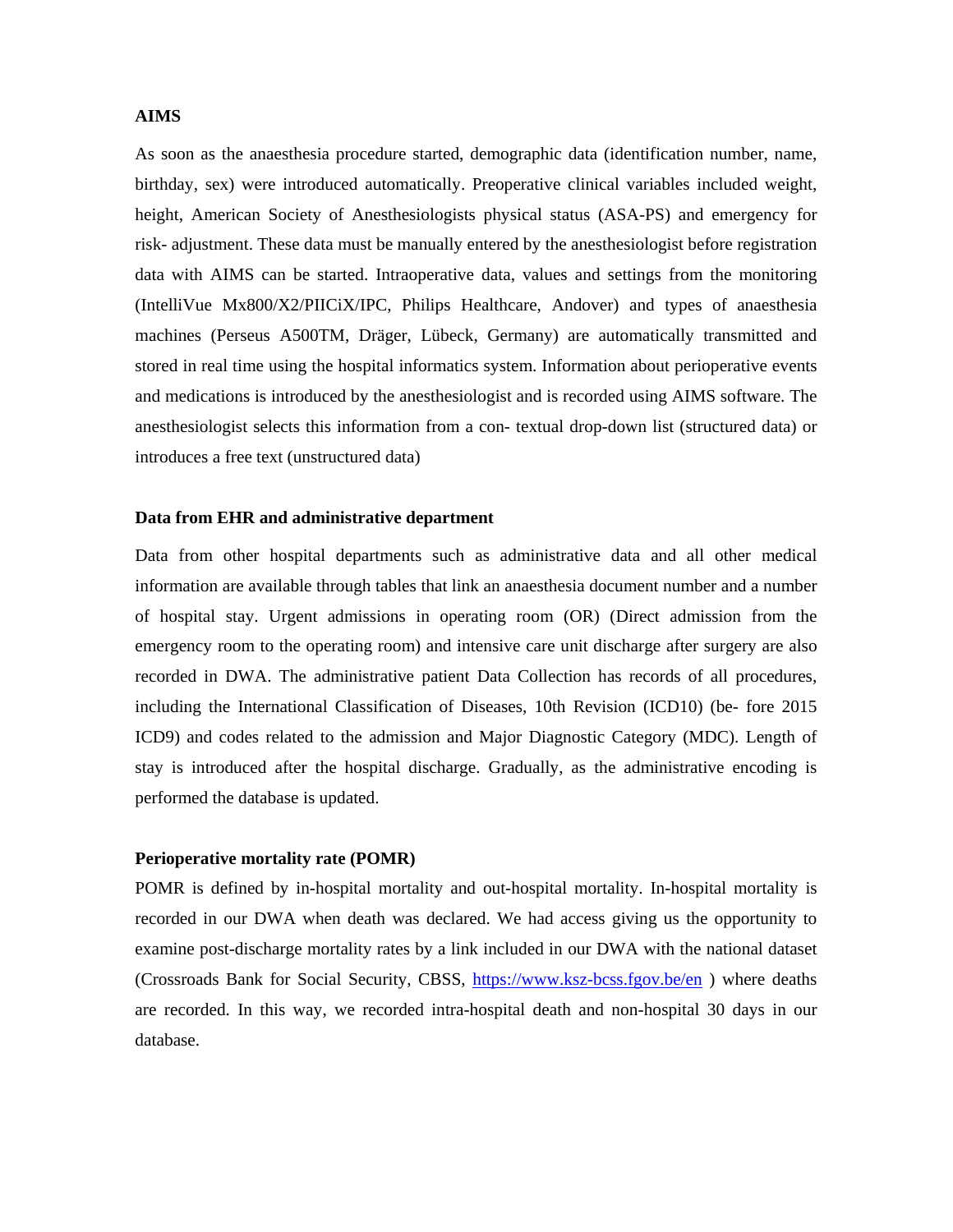### **Read data warehouse and build request**

The data were matched using stay number and anaesthesia document number. This information comes from the anaesthesia data warehouse (DWA), which is based on data from perioperative information and merges data from the electronic patient record data into a table (SQL Server 2012TM MICROSOFT Redmond [WA], USA). Then the data is processed to produce a usable le statistics based on survey questions (RESULT: 182 fields and 25368 records.)

## **Cleaning and Summarizing the AIMS Data**

The research table is inserted into statistical software for data organization, processing and evaluation (SAS version 9.4 and R version 3.3.3).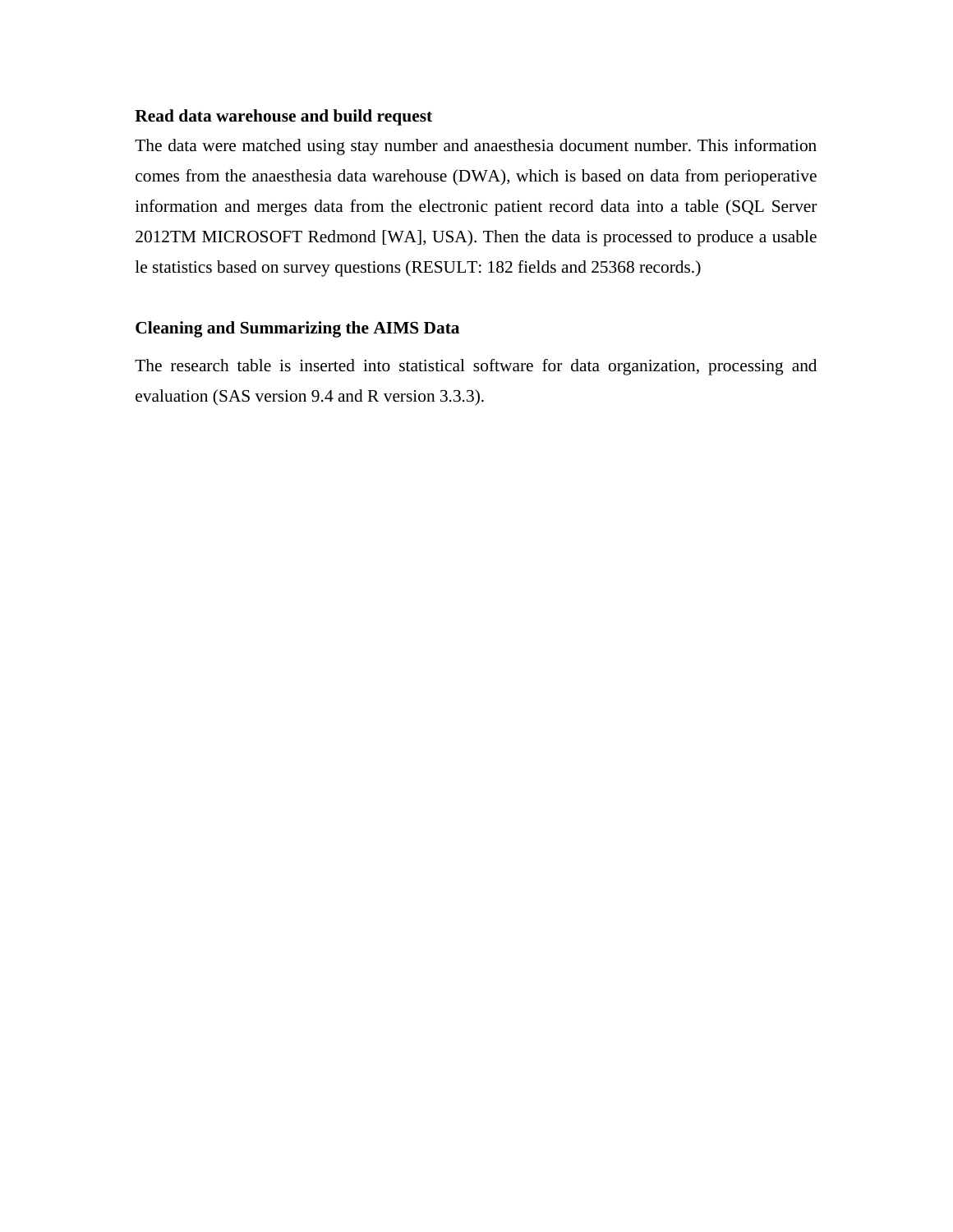Comparison of matched study groups 'solo anaesthesiologist' and 'anaesthesia care team' for each characteristic used in propensity score matching procedure

| Variable                      | Category       | Solo anaesthesiologist<br>$N = 2095$<br>Number (%) | Anaesthesia care team<br>$N = 2095$<br>Number (%) | P-value |
|-------------------------------|----------------|----------------------------------------------------|---------------------------------------------------|---------|
| Age (years)                   | $Mean \pm SD$  | $50.0 \pm 19.3$                                    | $50.4 \pm 18.5$                                   | 0.50    |
| Gender                        |                |                                                    |                                                   |         |
|                               | Female         | 1225 (58.5)                                        | 1197(57.1)                                        | 0.37    |
|                               | Male           | 870 (41.5)                                         | 898 (42.9)                                        |         |
| ASA-PS                        |                |                                                    |                                                   |         |
|                               | $\bf{I}$       | 611 (29.2)                                         | 587 (28.0)                                        | 0.15    |
|                               | $\mathbf{I}$   | 1110 (53.0)                                        | 1097 (52.4)                                       |         |
|                               | III            | 348 (16.6)                                         | 394 (18.8)                                        |         |
|                               | IV             | 26(1.3)                                            | 17(0.8)                                           |         |
|                               |                |                                                    |                                                   |         |
| Surgery                       | Visceral       | 442 (21.1)                                         | 443 (21.1)                                        | 0.99    |
|                               | Gynaecology    | 419 (20.0)                                         | 395 (18.9)                                        |         |
|                               | Orthopaedics   | 371 (17.7)                                         | 387 (18.5)                                        |         |
|                               | Neurosurgery   | 134(6.4)                                           | 130(6.2)                                          |         |
|                               | Urology        | 156(7.4)                                           | 187 (8.9)                                         |         |
|                               | Cardiothoracic | 68 (3.2)                                           | 70(3.3)                                           |         |
|                               | Maxillofacial  | 145(6.9)                                           | 131(6.3)                                          |         |
|                               | Vascular       | 130(6.2)                                           | 138(6.6)                                          |         |
|                               | <b>ENT</b>     | 87(4.2)                                            | 81 (3.9)                                          |         |
|                               | Plastic        | 52(2.5)                                            | 46(2.2)                                           |         |
|                               | Abdominal      | 41 $(2.0)$                                         | 40(1.9)                                           |         |
|                               | Ophthalmology  | 24(1.1)                                            | 21(1.0)                                           |         |
|                               | Other          | 26(1.2)                                            | 26(1.2)                                           |         |
|                               |                |                                                    |                                                   |         |
| Duration<br>anaesthesia (min) | $Mean \pm SD$  | $101 \pm 76.0$                                     | $100 \pm 75.3$                                    | 0.73    |